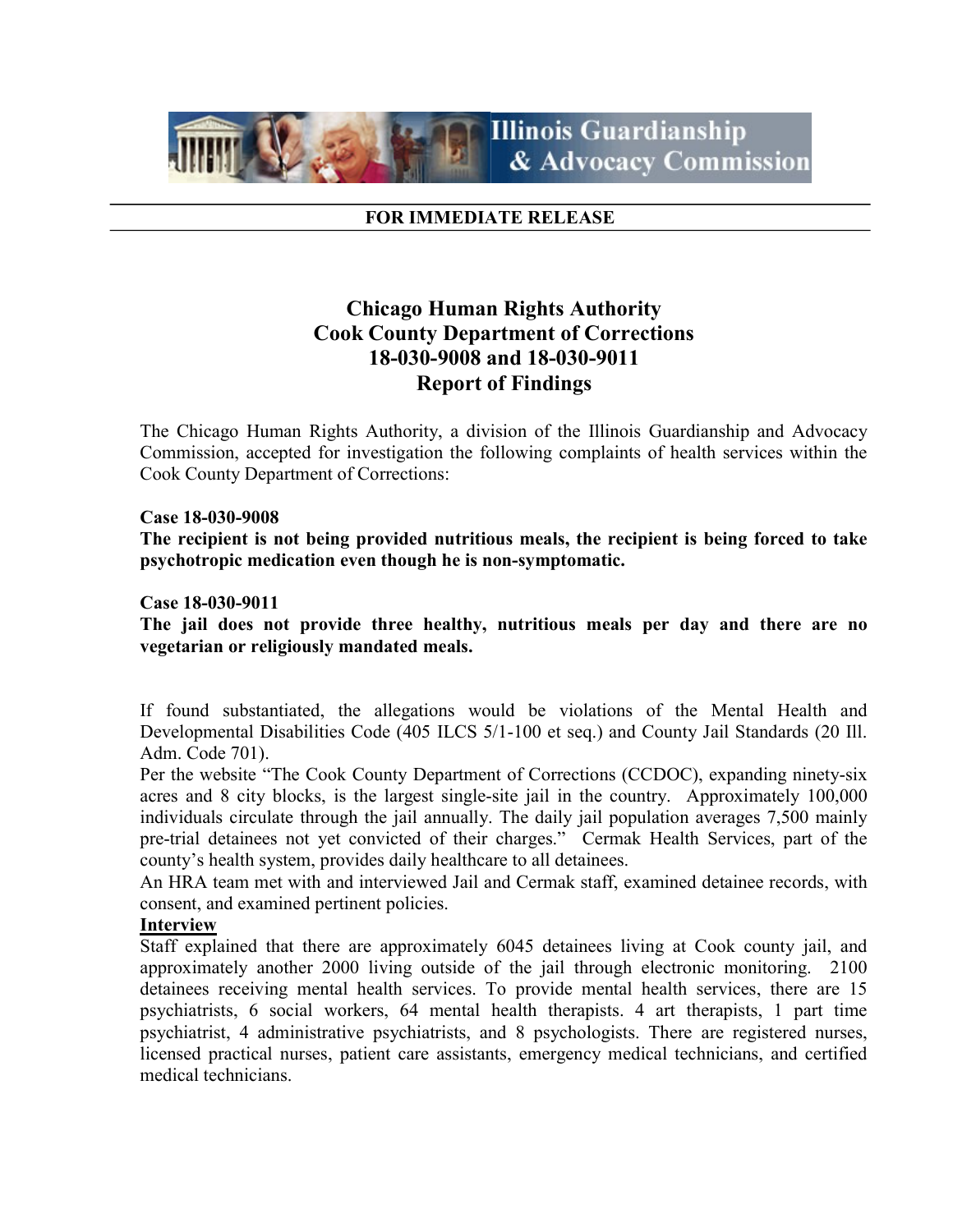Staff explained that every detainee receives a screening from a paramedic or RN. They also receive a mental health evaluation at arrival. Some detainees arrive with chronic problems and some have difficulty communicating. They assess for in-patient level mental health. Placement within the system is based on whether detainees need 24/7 nursing care, and/or the Residential Treatment Unit (RTU). Some detainees may be in 24/7 urgent care once they are identified. Detainees enter triage through receiving or through health care requests. Those who are seriously mentally ill are housed separately for their protection. Treatments and milieu therapies are provided, and when detainees recover they can go to a step-down facility. Typical services provided are daily contact with mental health specialists and monthly contact with a psychiatrist. Step down even further is "outpatient" care when a detainee returns to general population and would be seen monthly in all settings. They have access to psychiatrists every 3 months. There are no therapeutic services in that setting, or P2 unit, and emergency assessments, de-escalation and responses to healthcare requests are still provided. In addition to seeing the psychiatrist, detainees are able to see a mental health technician at any time who can assess and arrange specific needs.

Correctional officers do not provide mental health services. They do provide crisis intervention however and receive crisis intervention training. All officers have received mental health training at hire and regular in-service training. Some of that training is policy driven and offer various trainings modules related to safety such as using CPR and restraints. There is also the opiate training program, which is SAMSHA accredited. Mental health is tied into the substance abuse treatment on the RTU. In determining bed control for the detainees, they are reviewed 3 times a day by continual surveillance. It was offered that, unique to this jail, in the last 2 years they have not had extreme seclusion and it is quite an accomplishment they have maintained.

Extreme separation (solitary confinement) is defined as 23 hours per day separation from others with approximately 1 hour a day to shower or no time out. ? Disciplinary segregation/special management ? is affected – determined? by mental health assessment. If a detainee commits an incident there are opportunities, if guilty, to modify treatment and the detainee may be housed where he would have 3 hours a day without segregation. Disciplinary actions do not exceed 14 days. Every detainee on the P3 unit is automatically assessed for mitigating circumstances and staff provide feedback to the disciplinary committee. Detainees undergo a mental health review face to face and they are pulled if there are any reasons to believe they will be unsafe.

In the most acute areas, or P4, monitoring can be increased to constant observation, generally 30 minutes, 15 minutes, or constant observation. The layout there is like a hospital. There are therapeutic seclusion areas and small rooms where art therapy takes place. All the correctional officers that work on the floor have stated it is their preference to work there, they are not just assigned to that floor. Additional services are provided as an outgrowth of some detainees' requests for those services.

There is continuing quality improvement reviews with Cermak physicians and the safety director. Nurses provide bi-annual restraint reviews; restraints are deployed in the P4 area. The number of restraint applications are comparable to the national average.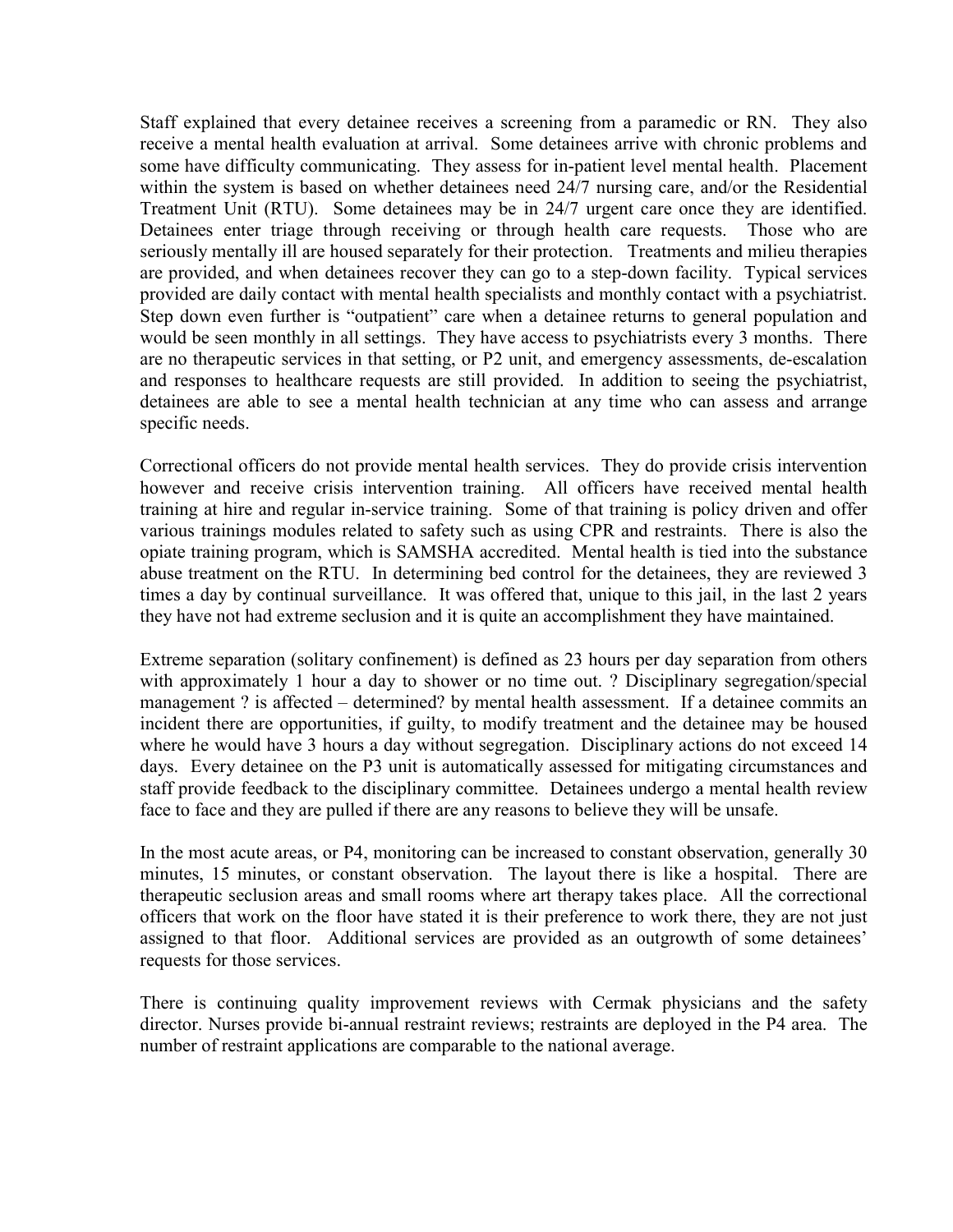The HRA asked about challenges with providing care. The staff said that mental health staff monitor court dates for those receiving care, creating lots of movement and timely medication management on court dates and this is one example of those challenges. The greatest service barrier is making sure detainees receive the care they need. Other challenges include looking at the number of detainees with mental health problems that still end up in the jail and who typically receive episodic care in the community.

## Case 18-030-9008

# The recipient is not being provided nutritious meals, the recipient is being forced to take psychotropic medication even though he is non-symptomatic.

## Case 18-030-9011

# The jail does not provide three healthy, nutritious meals per day and there are no vegetarian or religiously mandated meals.

The narrative complaint on case 9008 is that allegedly, meals are not nutritious, are of very poor quality and the detainee had been given bologna sandwiches every day. On case 9011, the meals are reportedly not nutritious or balanced, there are no vegetarian or religious-based options and this recipient has experienced constipation and body fatigue.

According to a facility dietician, detainees receive 2500 calories a day, which exceeds the jail standards. The meal delivery system is provided by a contracted caterer, and all the meals are prepared and packaged prior to scheduled meal times and are required to meet nutritional and caloric standards. They can provide nutritional support for allergies, vegan or religious diets as ordered, and detainees can make commissary purchases for a variety of different food items that may not be on the menu.

Per the records, one of the two detainees is described as a 42-year-old male and his religious preference is Christian. He is 6'3", weighs 165 pounds and has a large build. Under the United States Department of Agriculture (USDA) standards, his estimated caloric needs are 2200 for a sedentary individual to 2800 calories for an active individual. The second detainee is a 47-yearold male. He is 6'2" and 230 pounds. Per the same site he would have needed an approximately 2600 calorie daily allowance with moderate activity. There were no references to requested special diets in either record.

The HRA was provided with the commissary orders of both detainees who obviously had the resources to make special purchases. Those included tuna, oatmeal, chili, snack mixes, black beans, jalapeno cheese and ramen to name a few examples.

The HRA reviewed menus for regular and vegan diets that covered four weeks. To summarize the servings, a typical breakfast can include peanut butter and jelly packets, wheat bread, breakfast squares, applesauce, ginger snaps, the occasional fresh fruit and a vitamin C drink. The dietician explained that there is no refrigeration system and so the breakfasts are delivered the evening before and must be nonperishable. A typical lunch can include turkey and cheese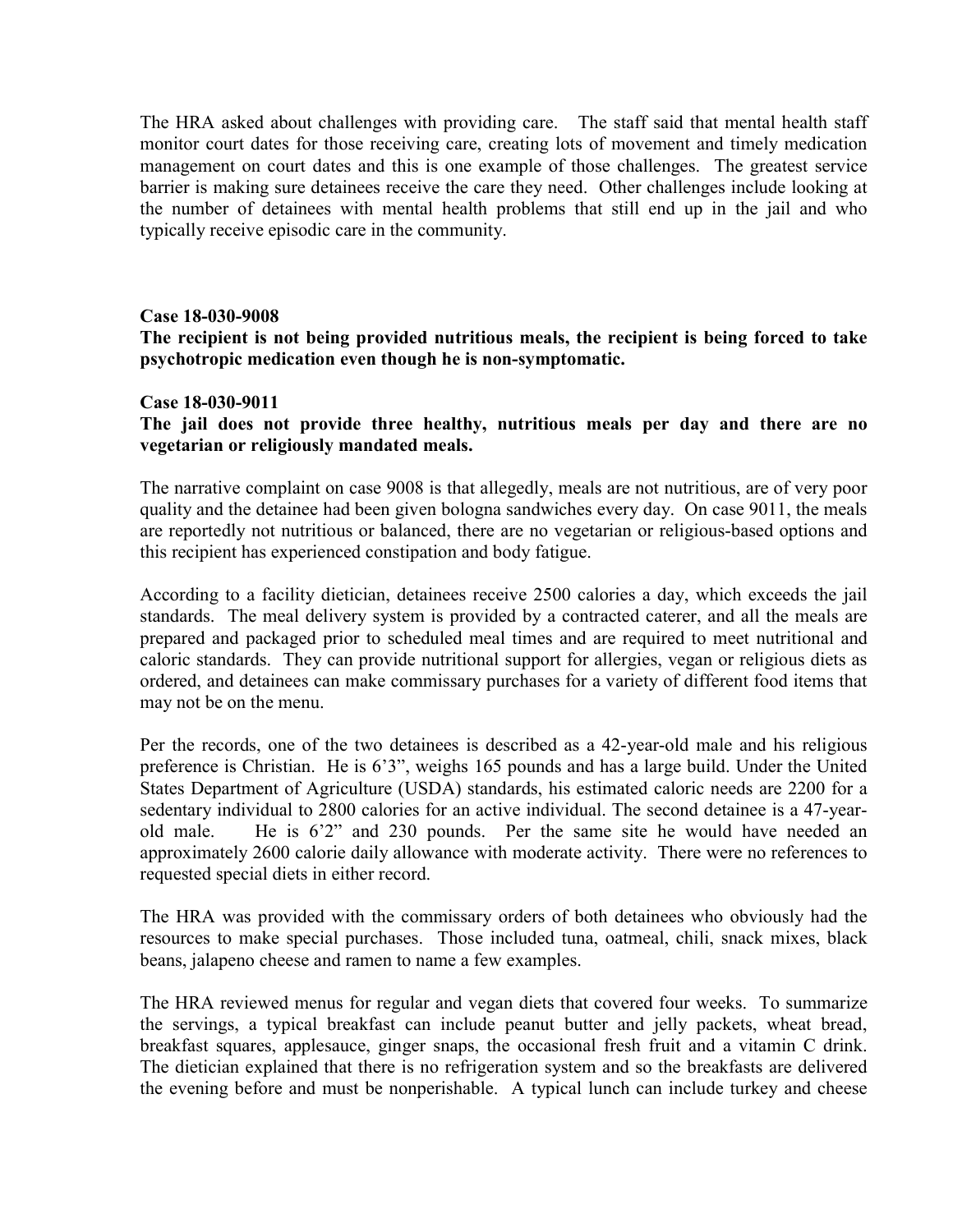slices, wheat bread, chips, cookies and another vitamin C drink. For dinner, taco meat, rice, picante sauce, tortillas, chopped steak, chili, mac and cheese, burgers, meatballs, green beans, mashed potatoes, the occasional salad, cake and skim milk. On the vegan side, a very similar breakfast and lunch but without the turkey and cheese slices and more fresh fruit. Their dinners can include pinto beans and rice, which was served very frequently, corn tortillas, mixed vegetables, carrots, salad and a smart milk.

The HRA was also provided calculations to show calorie totals of a four-day sample out of the four weeks. The highest amount for one day was 2643 and the lowest was 2184.

The HRA reviewed the food services contract, which stipulates that the contractor must provide meals that comply with Illinois Jail Standards. Meals must be healthy and nutritious, low in fat and sodium and provide between 2300 and 2500 calories per day for a sedentary population. The contractor is to comply with special substitutions from the dietician if received at least twenty-fours in advance of meal preparation.

# Policy Review

# Inmate Handbook (July 2017)

Chapter 3. Inmate rights states:

"Your basic rights while in the custody of the CCDOC:

4.You have the right to lead a healthy life style at the CCDOC, which means that while you are here, you will get meals that are of sufficient nutritional value, the chance to shower regularly, time for exercise, use personal hygiene items, and access to medical, vision, dental and mental health care."

The HRA reviewed the *Medical Diets Policy (11/9/17)* that states, "Cermak will notify the Cook County Department of Corrections of patient's medical needs for specific therapeutic diets through diet orders. Order for medical diets will include the type of, if any, and termination date if the duration of the diet is limited to specified period of time. For Available diets, see Appendix A…." In Appendix A there are 19 therapeutic diets, such as diets to avoid specific allergies and even a liquid diet, and various diets based on vegetarian and religious preferences.

# **Mandates**

Jail standards (20 Ill. Adm. Code 70) require the following: "COUNTY JAIL STANDARDS Section 701.110 Food Services

a) Meal and Food Service

1) Food must be of sufficient nutritional value and provide a minimum of 1,800 to 2,000 calories for adults and 2,500 to 3,000 calories for juveniles per day.

2) Food quantity must be sufficient to satisfy, within reason, the detainee's needs.

3) Three meals shall be provided at reasonable and proper intervals, adhering to recognized breakfast, lunch and dinner schedules, with no more than 14 hours between the evening meal and next morning breakfast.

4) A beverage other than water shall be served with each meal.

5) Of the three meals provided for each 24 hours of detention, one shall be a balanced and complete hot meal.

6) Special diets shall be adhered to when prescribed by jail medical staff.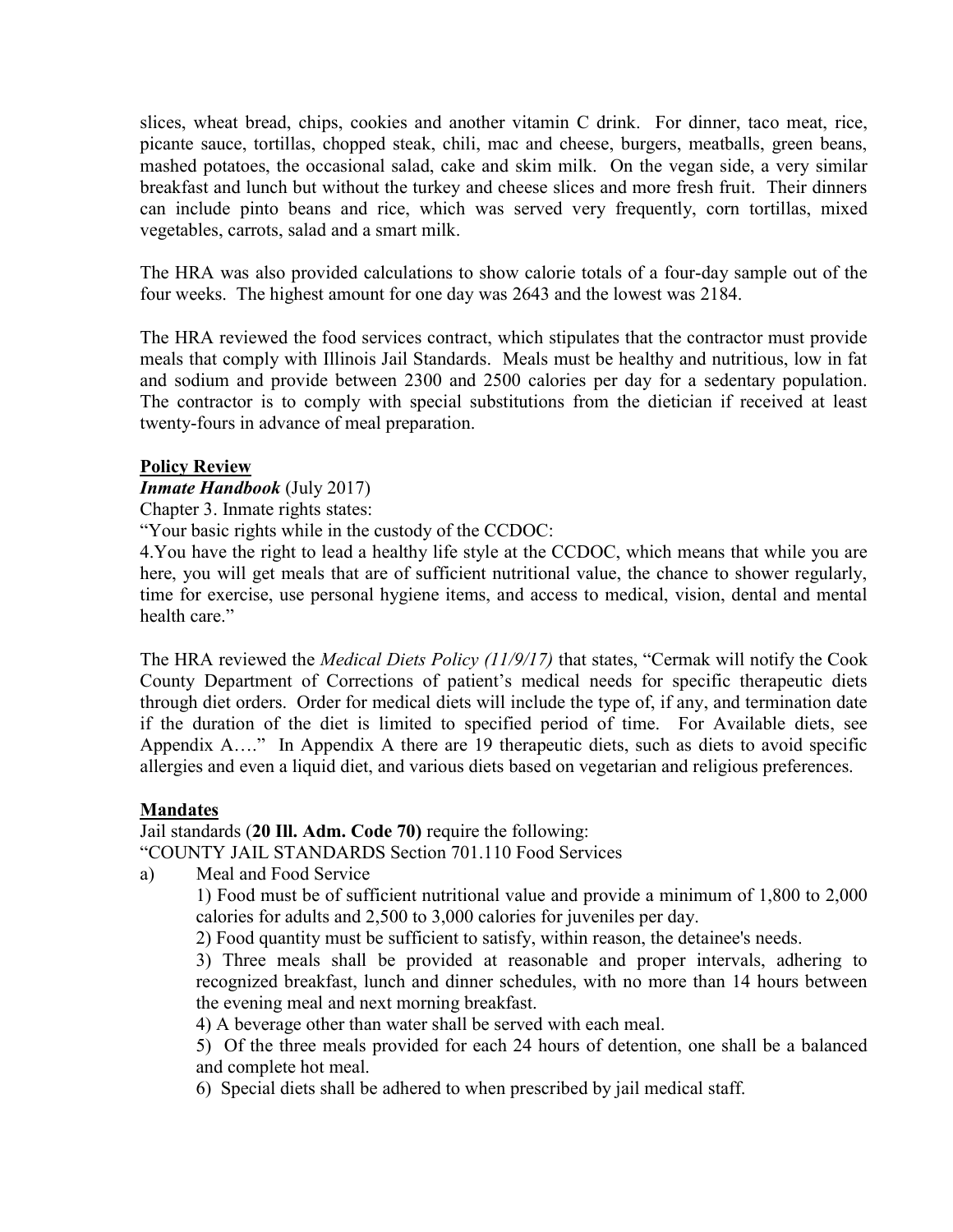7) The jail administrator may elect to provide meals and food service by one or more of the following methods:

A) Contract for catered food service. ….

9) Detainees may abstain from any foods the consumption of which violates their required religious tenets. ….

A) Menu items may be substituted when a detainee's religious beliefs prohibit the eating of particular foods.

B) The detainee may submit a written request to the jail administrator for an alternative diet.

C) The jail administrator may confer with religious leaders or faith representatives in determining whether to grant any such requests.

b) Menus

1) Menus shall be preplanned and copies of the menu served shall be maintained for a period of three months.

2) The menu shall be diversified so as to avoid the monotony of a standardized diet."

## Conclusion for cases 18-030-9008 and 9011 regarding food complaints

The Jail Standards require 1800 to 2300 calories provided daily and the menus we reviewed regularly exceeded that. The menus are dietician-approved and the Department contracts with a caterer who agrees to follow Standards and provide nutritious meals. All seem to be accomplished although the agreement as written is to provide 2300-2500 and on one day the calorie amount totaled 2184. Still, that is within Standard ranges. Perhaps some detainees are dissatisfied with the taste of the food or the menus selected for them, but there is no evidence to suggest the food is not nutritious. Although not everyone can afford commissary items, the two in this review were able to satisfy their preferences by that option, and a rights violation is unsubstantiated.

### **SUGGESTIONS**

Inform the caterer whenever a day's calorie totals less than 2300, the lowest amount stipulated in the contract.

Peanut butter and jelly and pinto beans and rice on the regular and vegan menus respectively, seemed to appear so frequently in the sample that the HRA wonders if detainees feel "the monotony of a standardized diet" (20 Ill. Admin. Code 701.110b,2), which might account for these complaints. We implore the Department to review more menus and meet with the caterer if the menus are over-standardized.

# Case 18-030-9008 Part 2 The recipient is being forced to take psychotropic medication even though he is non-symptomatic.

The staff denied that this individual had been given forced medication during his time in jail, reflected by the record.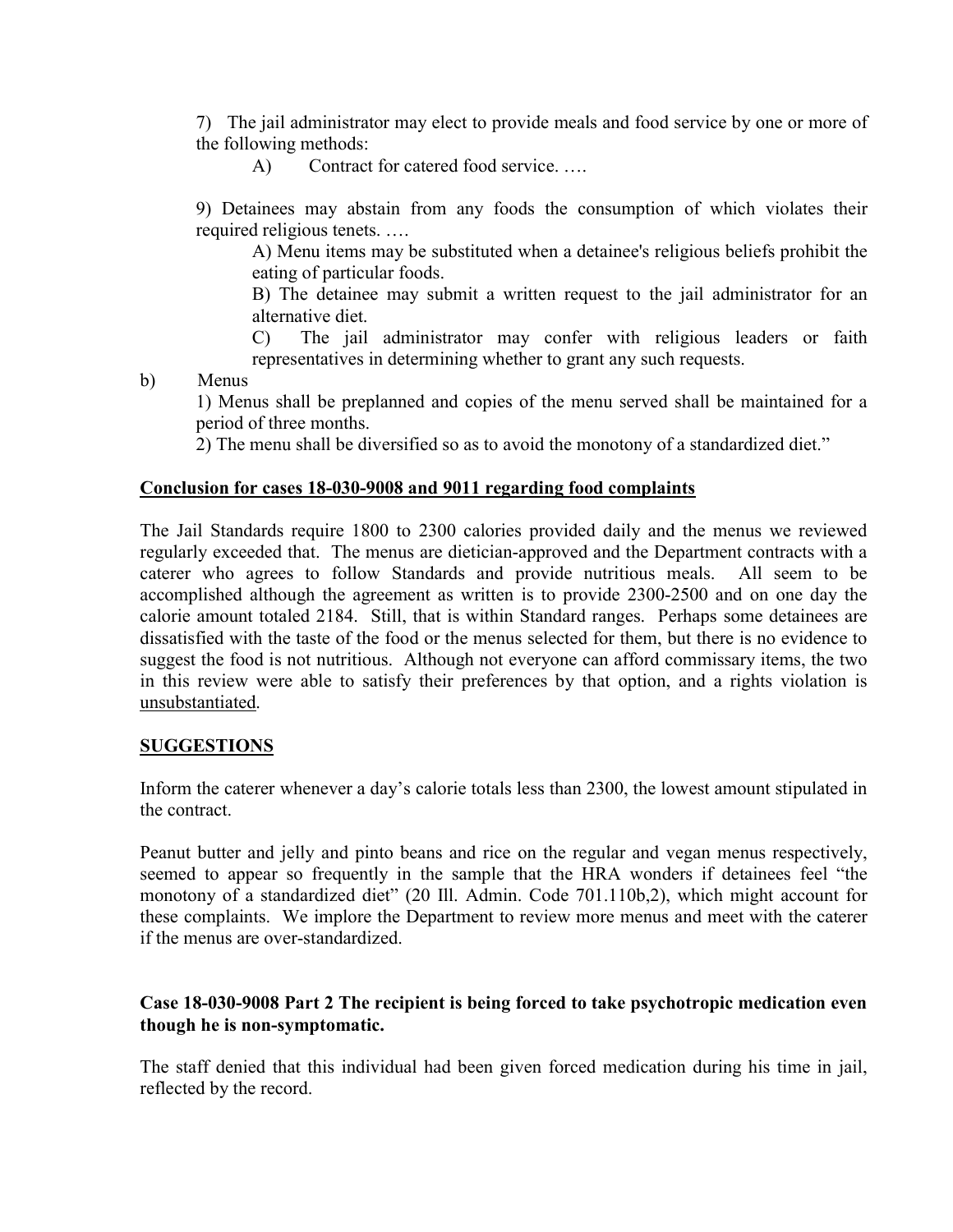## Record Review on 18-030-9008 regarding medication.

On 5/14/17 the detainee requested an evaluation and treatment for depression. He was prescribed Risperdal and Clonazepam. On 8/28/17 the individual made a request stating, "I am having problems with side effects from meds." He further documented, "I have told several doctors' about the bad side effects from the medication I am consuming, but nothing is being done. This is my final warning otherwise I will refuse to take the medication."

On 8/9/17 the individual made a request stating, "I am requesting valium for stress disorder". "I haven't been sleeping and plus my meds have not come to me on a few occasions this week and I'm concerned on top of my diagnosis of paranoid schizophrenia."

On 10/27/17 the individual met with the physician who explained "…. Risks and benefits of medications are explained. Alternatives medications are discussed including not receiving medications and potential outcomes; the patient evinced understanding." Responses were made to each request within weeks and a follow-up appointment after his last visit with the physician was set for 4 weeks.

The record shows during a sample of the 31 days of October, the individual mostly complied with psychotropic medication orders. He did exercise his right to refuse mostly for Chlorhexidine liquid oral rinse. This occurred on 10/3/17, 10/4/17, 10/5/17,10/12/17 10/14/17, 10/15/17, 10/16/17, 10/18/17, 10/22/17, 10/24/17, 10/25/17, 10/28/17, 10/29/17,10/30/17, and 10/31/17. He also refused his Clonazepam, Risperidone, and Ibuprofen on 10/5/17, which he was taking several times a day. There was documentation of informed refusal on 6/24/17, 9/15/17,  $9/22/17$ , and  $9/30/17$ . He was provided art therapy on  $10/26/17$  and he was given the option of alternative deep breathing exercises for treatment.

There is no evidence of forced medication or of any related restrictions in the record.

# Mandates

Cermak policy (I-02) states that consent is required to administer psychotropic medications unless the patient is at risk of causing imminent physical harm

### Pursuant to the Mental Health Code:

### "5/2-107. Refusal of services; informing of risks

(a) An adult recipient of services or the recipient's guardian, if the recipient is under guardianship, and the recipient's substitute decision maker, if any, must be informed of the recipient's right to refuse medication or electroconvulsive therapy. The recipient and the recipient's guardian or substitute decision maker shall be given the opportunity to refuse generally accepted mental health or developmental disability services, including but not limited to medication or electroconvulsive therapy. If such services are refused, they shall not be given unless such services are necessary to prevent the recipient from causing serious and imminent physical harm to the recipient or others and no less restrictive alternative is available."